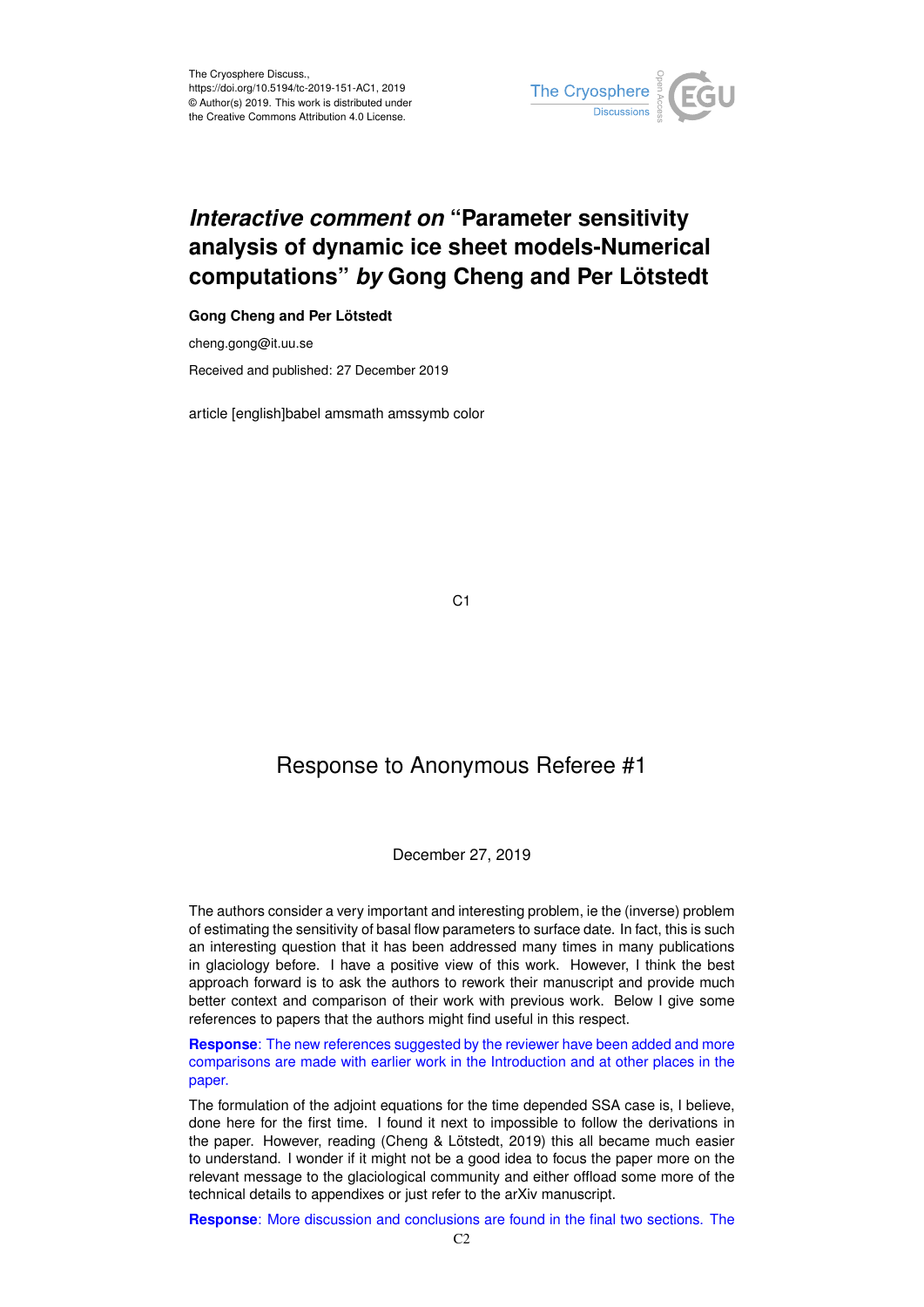#### description of the SVD is moved to a subsection in the Appendix.

I found it very nice how  $w_{ub}$  and  $w_{uc}$  are determined from the solutions of the adjoint problem  $\phi$  and v. This is actually a straightforward application of the adjoint method, but at least in glaciology I have not seen this done so often, although possibly (Martin & Monnier, 2014; Monnier & des Boscs, 2017) may have done this already. This is a clever way of estimating the sensitivity of, for example, velocities at one given location to any perturbation in C. (But are not a brackets missing in Eq. 20 and 21?). I suspect that this can easily be done in any modern ice-flow model by just modifying the cost function to include surface data from only one location at a time.

**Response**: Yes, the weights can be computed for any ice model not just FS and SSA. We discuss the mentioned papers and do not think that Monnier et al did it in this way. The convention is sometimes that the brackets are not needed around a sum in the integral.

I found the transfer matrix approach also to be very interesting. As this approach has been used before by (Gudmundsson, 2008; Gudmundsson & Raymond, 2008; Pralong & Gudmundsson, 2011; Thorsteinsson et al., 2004) it would have been valuable for the reader to be able to understand to what the differences are with respect to those previously published studies. Since the authors mostly consider the case  $m = 1$  they can compare this with previously published analytical transfer functions (note that the  $m > 1$  solutions by (Gudmundsson, 2008) contain an error, but the  $m = 1$  case is OK). It appears that the main differences are that this study is numerical and the sensitivity matrices  $Q_{ub}$  and  $W_{uc}$  evaluated numerically. This gives great flexibility, but makes it more difficult to arrive at general conclusions. The work seems related to (Martin & Monnier, 2014) who also used a purely numerical approach.

**Response**: The transfer matrices are evaluated both numerically and analytically for SSA. We have written a paragraph in the Result section about the interpretation of the formulas in the Appendix.

C3

The authors state that previously 'The time dependent height equation for the moving upper surface is not included in the inversion.' While this may be true for some inverse models, there are a number of publications that use  $ds/dt$  (s being the upper surface) information in the inversion. This has been done for example by using the kinematic boundary condition at the upper surface or the vertically integrated mass conservation equations. To my knowledge, all the modern ice-flow models (i.e. ISSM, Wavy, Ua, BISICLES, Elmer/Ice) allow for this option. The  $dh/dt$  (h ice thickness) is, for example, used to determine ice thickness in BISICLES and ISSM and when solving for basal slipperiness and ice rheology parameters in Wavy and Ua. See for example (Kyrke-Smith et al., 2018; Monnier & des Boscs, 2017). However, the authors are I think right in stating that the adjoint equations have not been derived for the transient SSA equation before. However, I believe that in effect Dan Golberg has done so previously using automated differentiation (Goldberg et al., 2015).

**Response**: Goldberg's work is discussed. It uses autometic differentiation, numerical approximation in time, and transient data but the analytical adjoint is not derived. The analytical adjoint equations allow us to draw conclusions about the solutions for FS and SSA (e.g. in the Appendix) and the sensitivity in the more theoretical paper in arXiv by the authors and in a new paragraph in Section 3.2. Another conclusion is that the adjoint height equation and its solution is important for height perturbations but not for velocity perturbations (see e.g. Conclusions). Yes, time dependent data are permitted in modern codes but without including the time derivative of the height in the differential equation. For instance, in Monnier and des Boscs for the extended SIA model  $dh/dt$  is subtracted from the surface mass balance and a stationary problem is solved (7).

I must confess that I found most of the conclusions and the points addressed in the discussions rather weak. It is always going to be difficult to make any general statements about parameter sensitivity using a numerical approach. I think the approach the authors use is excellent if looking at some specific domains and for some specific model studies. I could for example imagine this to be a useful exercise when looking at